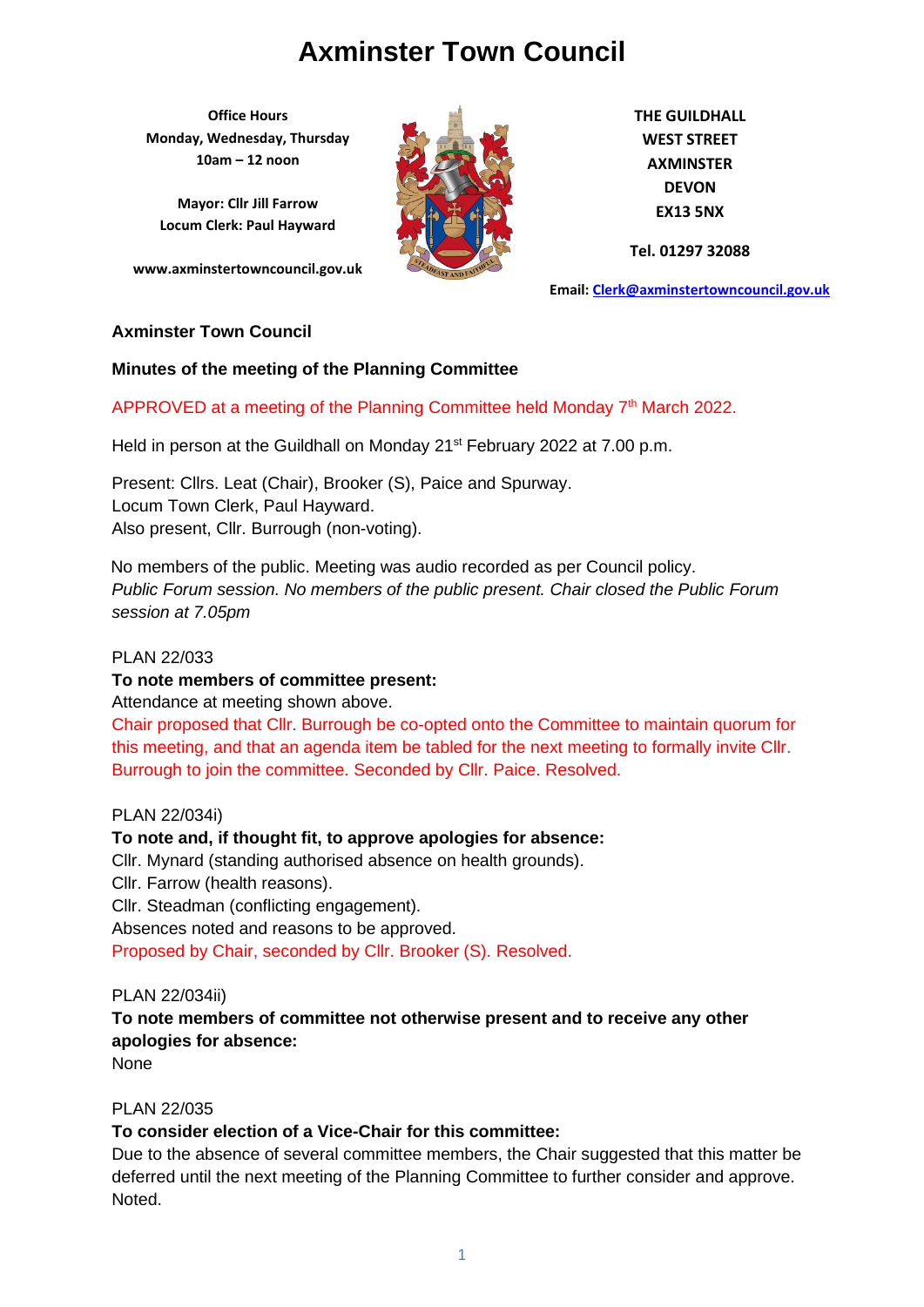**Office Hours Monday, Wednesday, Thursday 10am – 12 noon**

**Mayor: Cllr Jill Farrow Locum Clerk: Paul Hayward**

**www.axminstertowncouncil.gov.uk**



**THE GUILDHALL WEST STREET AXMINSTER DEVON EX13 5NX**

**Tel. 01297 32088**

**Email: [Clerk@axminstertowncouncil.gov.uk](file://///axm-svr-1/company/Templates/Clerk@axminstertowncouncil.gov.uk)**

## PLAN 22/036

This does not preclude the need for members to declare any additional interests that may **To receive any declarations of interest from members of the committee in relation to items of business on this agenda and to note any dispensations previously afforded:**  *arise during this meeting.* None declared.

#### PLAN 22/037

**To consider and, if thought fit, to approve the minutes of the Planning Committee meeting held in consultative session on 31st January 2022 and to consider any matters arising from those minutes:**

Approval of the minutes proposed by Chair, seconded by Cllr. Brooker (S). Resolved unanimously. No matters arising.

*Chair to sign these approved minutes at the earliest opportunity.*

PLAN 22/038

**To consider any matters listed on this agenda that Councillors consider should be dealt with as confidential business as per the provisions of The Public Bodies (Admission to meetings) Act 1960:** None raised by committee members.

PLAN 22/039

**To consider planning applications received and to decide upon Council's consultee comment response to the local planning authority, EDDC:**

**i)** 21/3358/FUL **Paynes Place Farm, Axminster. EX13 5SE** Construction of agricultural building. Support for application proposed by Chair, seconded by Cllr. Brooker (S). Resolved unan.

**ii)** 22/0197/FUL **Fawnsmoor Farm, Lyme Road, EX13 5SW**

Conversion of barn for residential use. Support for application proposed by Chair, seconded by Cllr. Paice. Resolved unan.

**iii)** 22/0232/AGR **Hunthay Farm, Axminster. EX13 5RJ** Proposed agricultural building. Support for application proposed by Cllr. Brooker (S), seconded by Cllr. Paice. Resolved unan.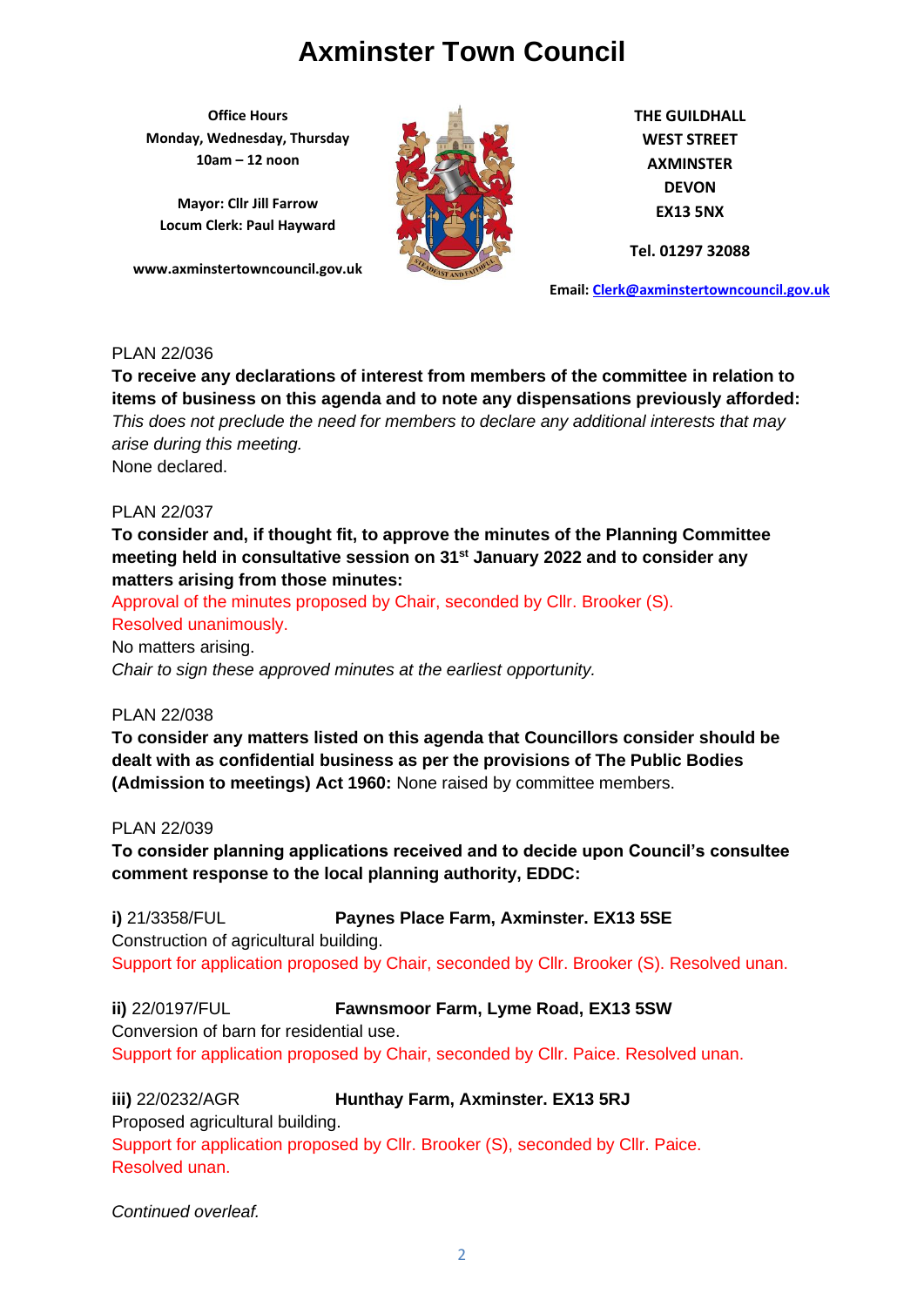**Office Hours Monday, Wednesday, Thursday 10am – 12 noon**

**Mayor: Cllr Jill Farrow Locum Clerk: Paul Hayward**

**www.axminstertowncouncil.gov.uk**



**THE GUILDHALL WEST STREET AXMINSTER DEVON EX13 5NX**

**Tel. 01297 32088**

**Email: [Clerk@axminstertowncouncil.gov.uk](file://///axm-svr-1/company/Templates/Clerk@axminstertowncouncil.gov.uk)**

#### PLAN 22/039 (continued)

**To consider planning applications received and to decide upon Council's consultee comment response to the local planning authority, EDDC:**

**TEL: 01297 32088 iv)** 22/0254/FUL **Cranmere, Musbury Road, Axminster. EX13 5JS** Single storey rear extn. Single Storey side extn. Creation rear patio. Support for application proposed by Chair, seconded by Cllr. Paice. Resolved unan.

## **v)** 22/0258/AGR **Great trill Farm, Musbury. EX13 8TU** Erection of agricultural barn. Support for application proposed by Chair, seconded by Cllr. Brooker (S). Resolved unan.

**vi)** 22/0261/FUL **Heatherdale, Cooks Lane, Axminster. EX13 5SQ** COU of building for annexe and holiday accommodation purposes. It was proposed by Chair, seconded by Cllr. Brooker (S), that Council did not support the application on the following grounds;

*The Town Council regrets that it is unable to support this application as it contravenes the adopted EDDC Local Plan, specifically, Policy E16/D1/Str.3 as the site is far from any amenities of any note other than by motor vehicle. Furthermore, the previous planning consent (17/0864/FUL) to permit the creation of the annexe specifically prohibited the use of the building as holiday accommodation in line with the strategy/policy outlined above nor for any alternative business purpose.* Resolved unanimously.

**vii)** 22/0262/FUL **Stanzita, King Edward Road, Axminster, EX13 5PP** Creation of off-road parking space within front garden.

It was proposed by Chair, seconded by Paice, that Council did not support the application on the following grounds;

*The Town Council regrets that it is unable to support this application as there does not appear to be sufficient space between the dwelling and the property boundary (as it meets the public highway) to accommodate a vehicle (and allow it to turn) to negate the need for said vehicle to have to reverse in or out on this busy stretch of A road, with fast-moving, high volumes of traffic. Furthermore, the presence of hedgerows on either side may result in a*  lack of visibility for emerging vehicles which might cause a safety hazard, both to the vehicle *owner and to other road users/pedestrians.*

*Council would defer any further comment on this application until it has seen and reviewed the DCC Highways officer comment(s).* Resolved unanimously.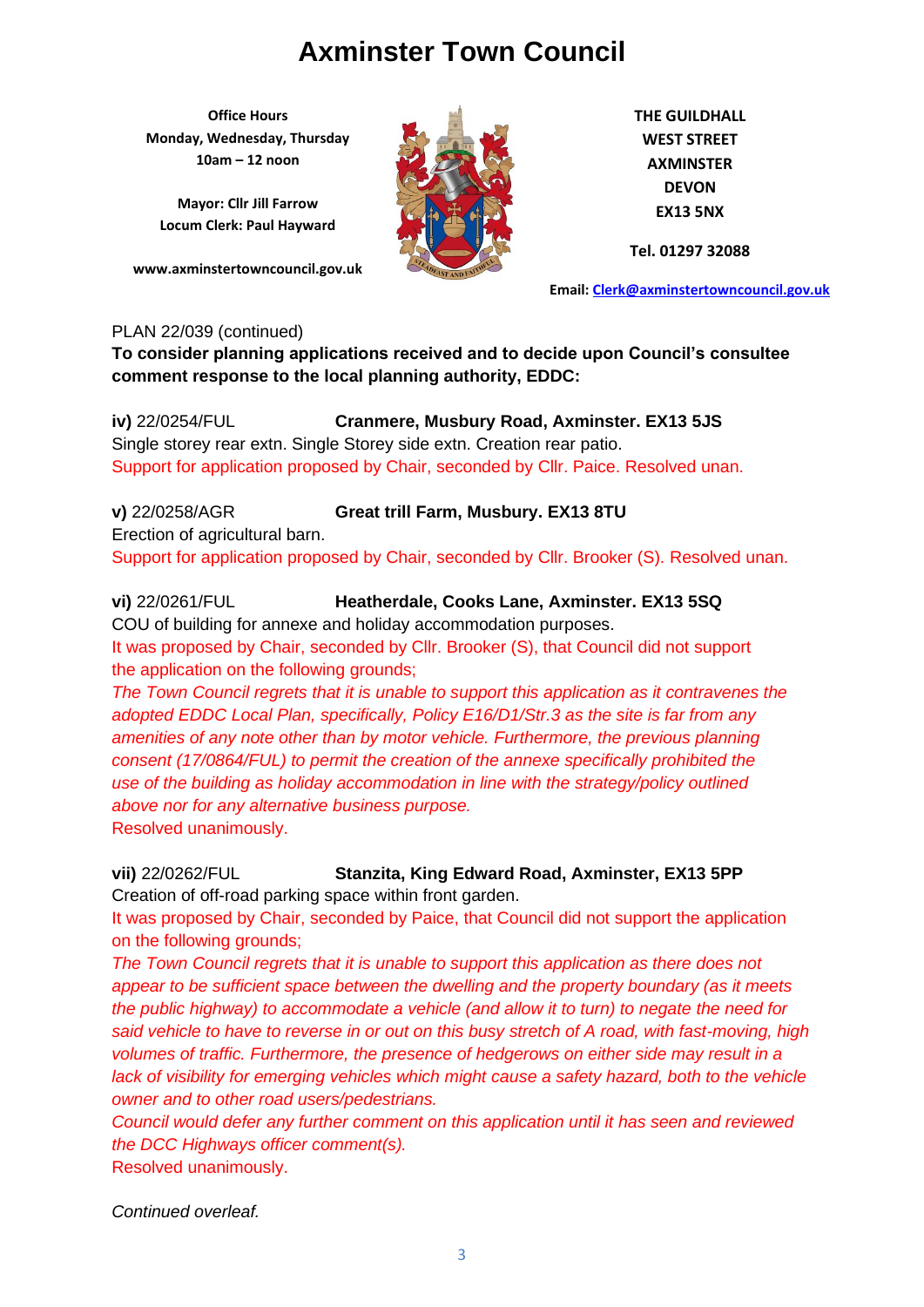**Office Hours Monday, Wednesday, Thursday 10am – 12 noon**

**Mayor: Cllr Jill Farrow Locum Clerk: Paul Hayward**

**www.axminstertowncouncil.gov.uk**



**THE GUILDHALL WEST STREET AXMINSTER DEVON EX13 5NX**

**Tel. 01297 32088**

**Email: [Clerk@axminstertowncouncil.gov.uk](file://///axm-svr-1/company/Templates/Clerk@axminstertowncouncil.gov.uk)**

#### PLAN 22/039 (continued)

**To consider planning applications received and to decide upon Council's consultee comment response to the local planning authority, EDDC:**

## **viii)** 22/0268/MRES **(Adjacent to) West Street Car park, Axminster.**

**TALIBUSE**: Approval of RES matters (landscaping) pursuant to outline planning consent 18/1681/MOUT (10 no. dwellings with access, parking and bin/cycle store)

It was proposed by Chair, seconded by Paice, that Council did not support the application on the following grounds;

*a) The plans submitted are nonsensical and are not of a suitable quality nor clarity to properly allow members to consider any measurements on the plans (for example, the vehicle access point on the Landscape Plan appears to less than 3ft wide).*

*b) The Bin Store proposed is far too small to accommodate the waste output of 10 dwellings and this will inevitably lead to waste being left on doorsteps where it will doubtless cause a pedestrian hazard on this already dangerous stretch of public highway (adjacent to reversing articulated lorries).*

*c) There is no evidence of cycle storage/parking facilities as proposed.*

*d) The parking access and spacing appears insufficient for the number of dwellings proposed.*

*e) There is no detail of fencing around the outer perimeters and this may prove problematic with existing neighbours in West Close/Mitchell Gardens.*

*f) The proposed landscaping is of such minimal quantity and quality as to be virtually worthless in ecological terms and does not mitigate the loss of trees and other established plants on the former brownfield site.*

*g) The Council shares the concerns of the EDDC Contamination officer that the previous use of the site has not been properly researched, nor has a Contaminated Land Report been provided by the applicant.*

*h) For these reasons, the Council objects to the application as submitted.* Resolved unanimously.

## PLAN 22/040

## **To consider planning applications advised by the Local Planning Authority (East Devon District Council) after the agenda publication and as shown on the supplementary agenda published (if applicable):**

Two applications submitted/advised to the Planning Committee at the time the agenda was published which the Chair has indicated should be considered at the next scheduled meeting of the Planning Committee on 7<sup>th</sup> March.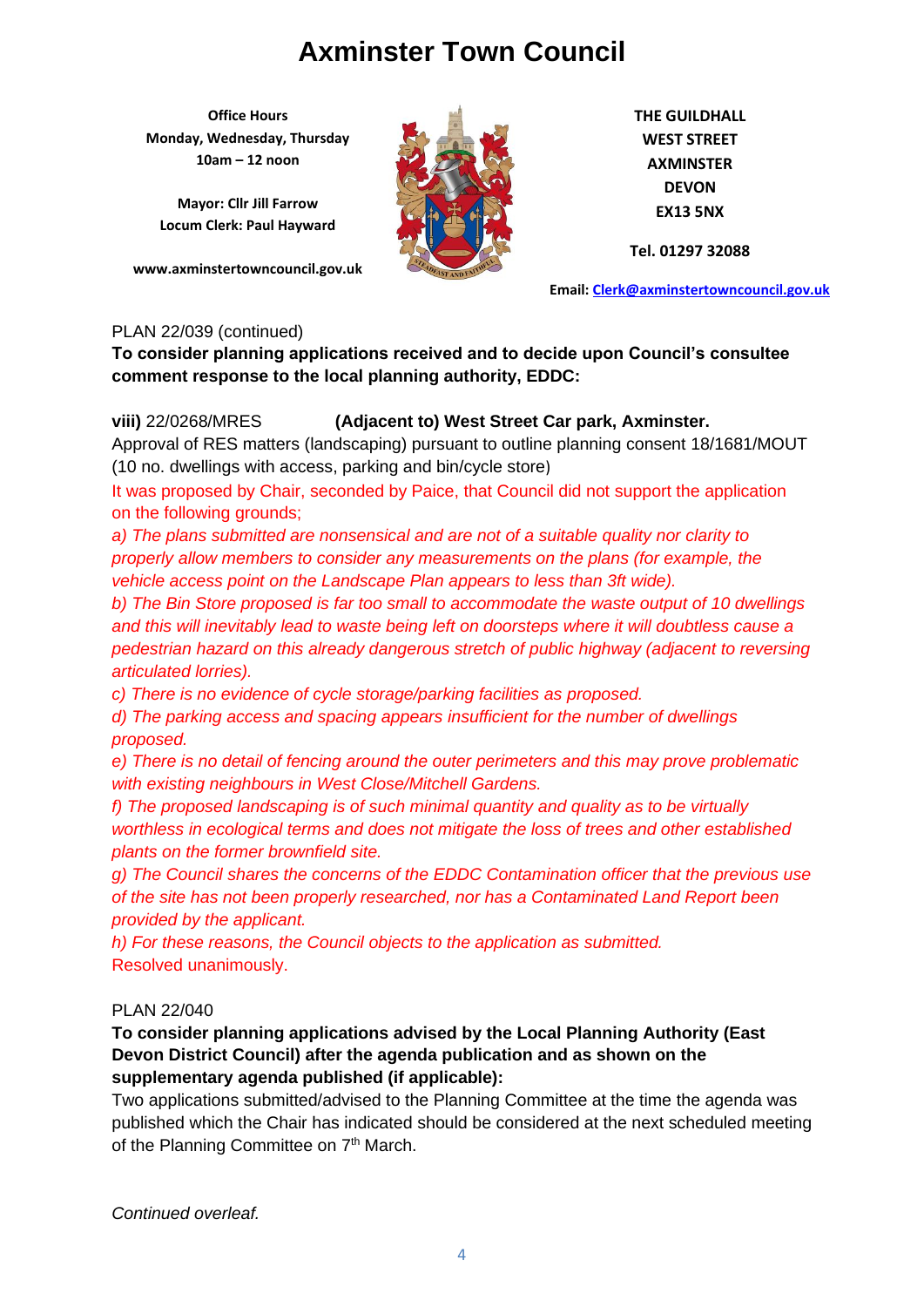**Office Hours Monday, Wednesday, Thursday 10am – 12 noon**

**Mayor: Cllr Jill Farrow Locum Clerk: Paul Hayward**

**www.axminstertowncouncil.gov.uk**



**THE GUILDHALL WEST STREET AXMINSTER DEVON EX13 5NX**

**Tel. 01297 32088**

**Email: [Clerk@axminstertowncouncil.gov.uk](file://///axm-svr-1/company/Templates/Clerk@axminstertowncouncil.gov.uk)**

## PLAN 22/041

**To note determinations/decisions on planning applications previously considered:** As listed on agenda.

## PLAN 22/042

## **To consider any planning correspondence:**

i) Correspondence had been received from a parishioner regarding sewerage capacity in the town in relation to potential future development. LTC provided an update to the Committee based on responses received from EDDC and SWW directly. Noted.

#### PLAN 22/043

**To consider any planning applications which are scheduled to be discussed at a forthcoming EDDC Planning Committee meeting and to consider whether the Town Council wishes to make further representation at that meeting:** None notified to Council.

## PLAN 22/044i)

**To consider matters pertaining to the ongoing EDDC Local Plan review:** Nothing further for committee to consider in this regard.

## PLAN 22/044ii)

## **To consider whether the Planning Committee wishes to submit a formal response to the ongoing EDDC "Glover Review" (National Landscapes/AONB's):**

Chair suggested that this matter be considered again at the next Planning Committee meeting and asked LTC to re-circulate all material and background papers to members of the Committee for their perusal and review. Noted.

## PLAN 22/045

## **To consider meeting time/date schedule for future meetings of the Planning Committee:**

Committee considered this matter in parallel with a similar discussion at FULL Council. Chair put forward a suggestion that the Committee consider affording delegated authority to the Chair, Vice-Chair and the Council's Proper Officer for minor applications such as VAR, AGR and smaller FUL applications, after the committee has been consulted via email after notification of the initial application details. There would be a "backstop" position whereby members could limit (or rescind) that delegated authority on occasions where they wished to consider a particular application in committee (or even at FULL Council).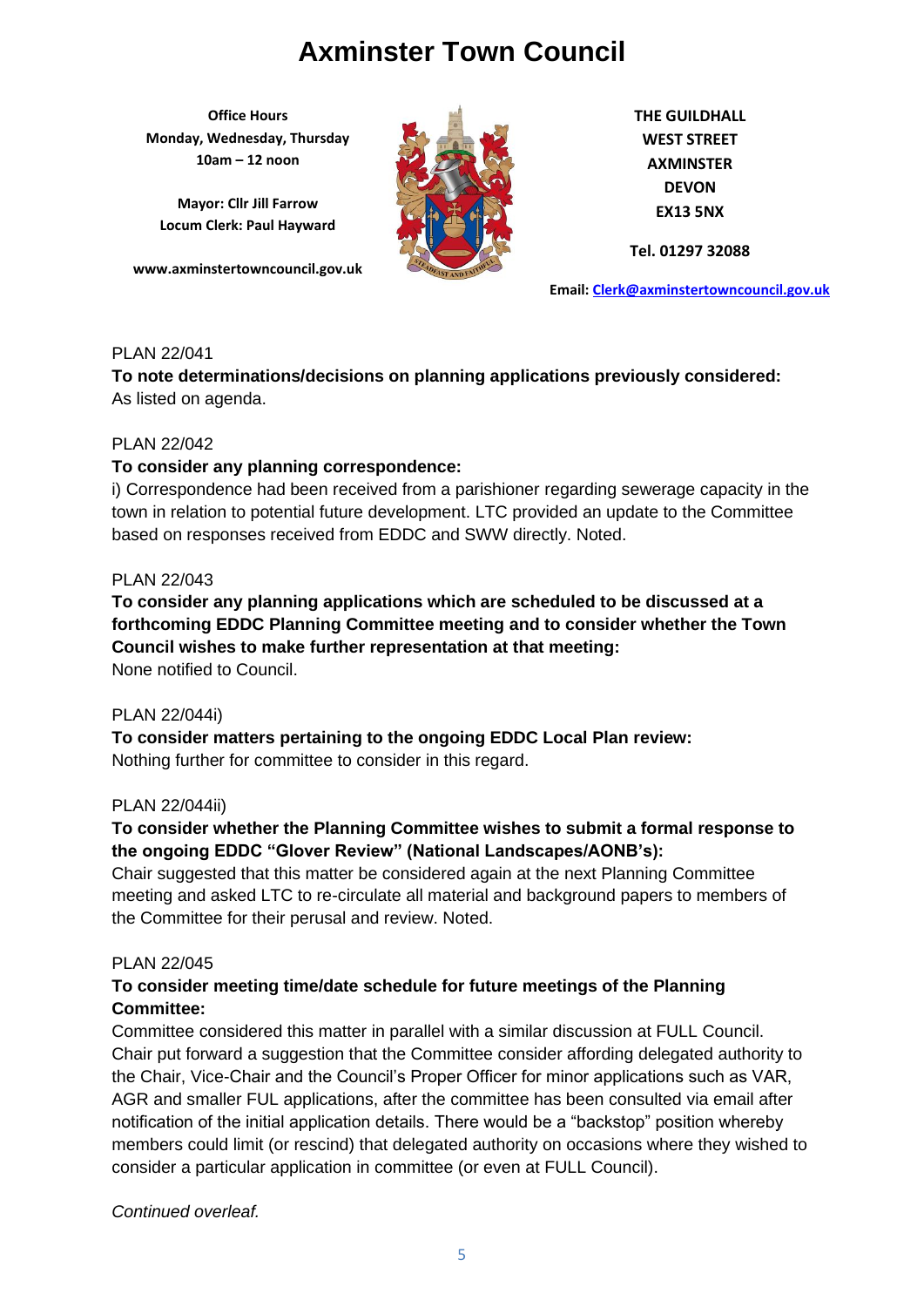**Office Hours Monday, Wednesday, Thursday 10am – 12 noon**

**Mayor: Cllr Jill Farrow Locum Clerk: Paul Hayward**

**www.axminstertowncouncil.gov.uk**



**THE GUILDHALL WEST STREET AXMINSTER DEVON EX13 5NX**

**Tel. 01297 32088**

**Email: [Clerk@axminstertowncouncil.gov.uk](file://///axm-svr-1/company/Templates/Clerk@axminstertowncouncil.gov.uk)**

## PLAN 22/045 (continued)

## **To consider meeting time/date schedule for future meetings of the Planning Committee:**

**TEL:** 0297 3208 This measure would hopefully enable a reduction in the number of Planning Committee meetings required, especially if urgent planning applications could be considered within the agenda of the monthly FULL Council meeting (subject to agreement of the Council Chair). LTC was asked to provide details/examples of similar delegation schemes at other Smaller Local Authorities and bring the matter before FULL Council on 14/3/2022 to allow a further discussion by all members of the Council. Noted.

## PLAN 22/046

## **To consider whether the Committee wishes to publish all planning application details received for the parish onto the Council's public access website; to show active status and historic determinations/decisions:**

It was felt that this would cause an unwelcomed administrative burden to officers at this time and an alternative suggestion was put forward whereby the Chair asked for committee's agreement to direct Locum Town Clerk to include hyperlinks to the EDDC planning portal when creating agendas for future meetings. Agreed. *LTC: Please note.*

## PLAN 22/047

**To consider any matters considered as urgent by the presiding Chair:** None raised.

With no further business to attend to, the Chair closed the meeting at 8.30pm.

Signed …………………………………………… Date: 7 7<sup>th</sup> March 2022